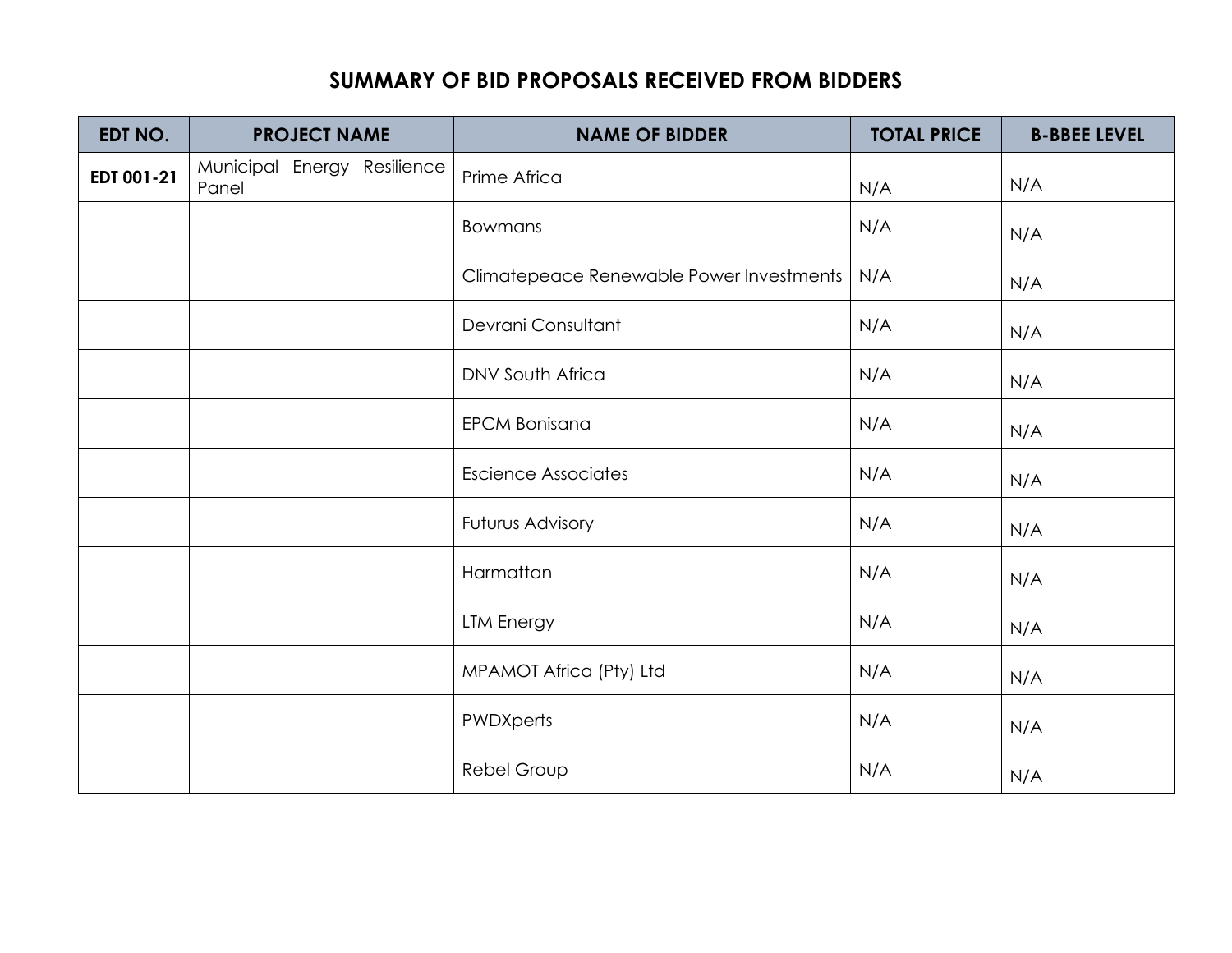|            |                                                      | Strategic Economic Solutions                | N/A            | N/A                   |
|------------|------------------------------------------------------|---------------------------------------------|----------------|-----------------------|
|            |                                                      | Sustainable Energy Africa                   | N/A            | N/A                   |
|            |                                                      | <b>Toma Tomorrow Matters Now</b>            | N/A            | N/A                   |
|            |                                                      |                                             |                |                       |
| EDT 002-21 | Municipal Energy<br>Resilience:<br>Strategic Advisor | C-Institute                                 | R78 577 200,00 | Level $1 - 20$ Pts    |
|            |                                                      | Thabia Consulting Pty Ltd T/A PWDXperts     | R34 736 256.00 | Level 1-20 Pts        |
|            |                                                      | <b>Top Quartile Project Services Africa</b> | R11 849 500.00 | Level $2 - 18$ pts    |
|            |                                                      | BBEnergy (Pty) Ltd                          | R 9 405 206.00 | Level $4 - 12$ points |
|            |                                                      | J Maynard (Pty) Ltd                         | R35 919 269.28 | Level $8 - 2$ Points  |
|            |                                                      | PricewaterhouseCoopers Inc.                 | R17 795 918.80 | Level 1 -20 Points    |
|            |                                                      | <b>Ncetezo And Associates</b>               | R20 037 000.00 | Level $1 - 20$ Points |

The following officials were responsible for opening the bids:

- 1. SCM Official NAME: Lee-Ann Benjamin
- 2. SCM Official NAME: Lester Segers
- 3. SCM Official NAME: Qasim Ahmed

| SIGNATURE: | <u> Lee-Ann Benjamin</u><br>Lee-Ann Benjamin (Sep 22, 2021 11:51 GMT+2) |
|------------|-------------------------------------------------------------------------|
| SIGNATURE: |                                                                         |
| SIGNATURE: |                                                                         |